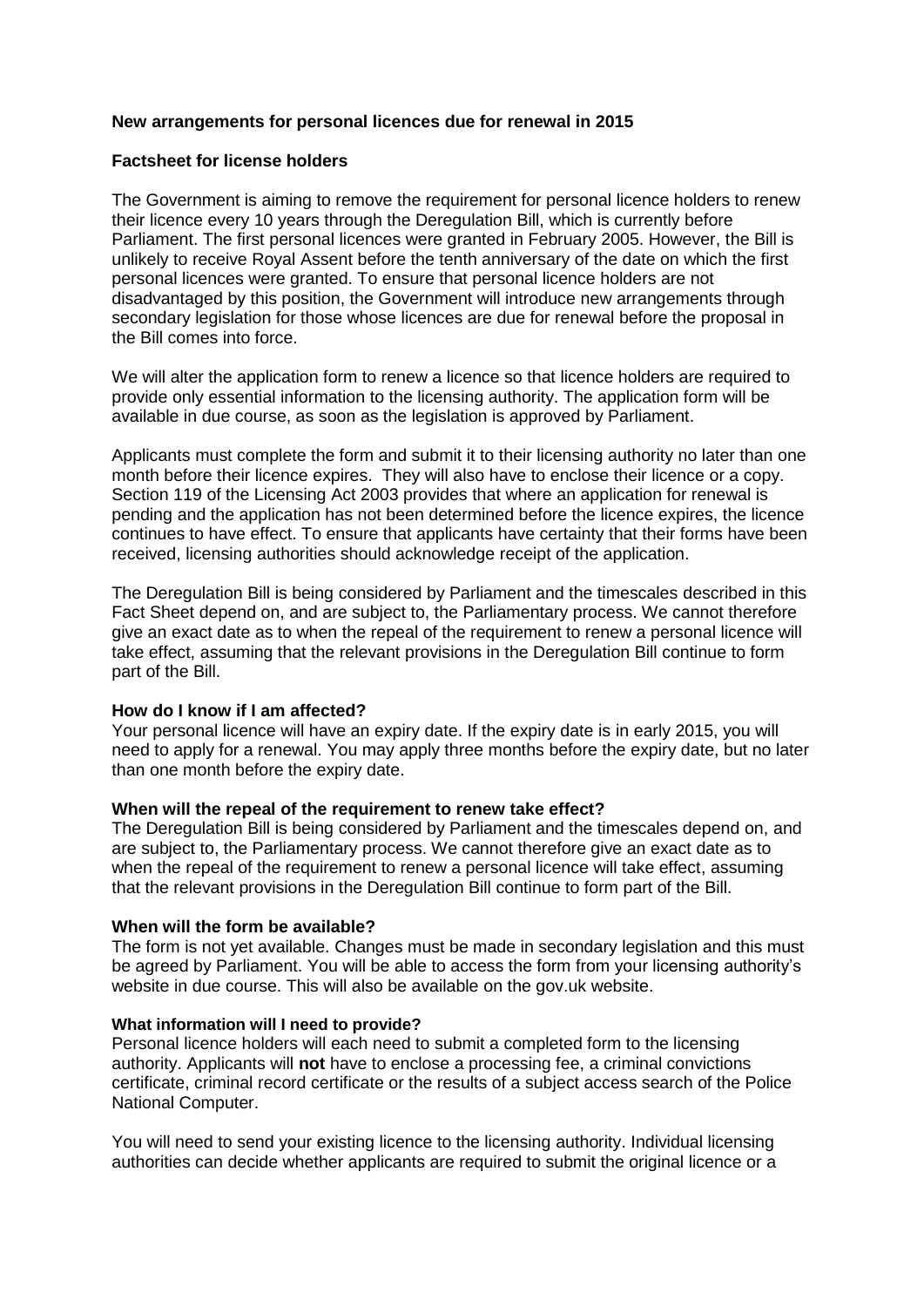copy (e.g. a scanned version or a photocopy) and you should check your licensing authority's requirements before you apply.

# **Why do I have to provide my licence?**

The Licensing Act 2003 requires a personal licence holder to provide their licence with the application to renew, or state a reason why it is not practicable to provide the licence.

### **Can I submit a photocopy or a scanned copy of the licence? Does it have to be the original?**

Individual licensing authorities can decide whether applicants are required to submit the original licence or a copy (e.g., a scanned version or a photocopy). You should check your licensing authority's requirements before you apply as this may affect the way in which applications can be sent.

# **Which licensing authority should the application be sent to?**

The application must be submitted to the licensing authority which granted the original licence. The name of the licensing authority will be stated on the licence. Contact details are available on their website.

# **Do I need to send a copy of the application to the police?**

No. The application should be sent to the licensing authority only.

#### **How much will it cost?**

There will be no charge for renewal. Licensing authorities may make a charge of £10.50 to cover administrative costs if you ask for a new licence to be issued, for example to change your address.

### **Can I apply online?**

No. The application must be submitted by post or email.

#### **Can I apply by post?**

Yes. You can apply by email or by post. You will have to supply your licence to the licensing authority. Licensing authorities will be able to confirm if they will require the original licence or a copy.

#### **Can I apply by email**

Yes, but you should check first with the licensing authority who granted you the licence as to whether they will accept a scanned copy of your licence.

#### **When do I need to submit my application?**

You should wait until the form is available. Your application for renewal will need to be submitted no earlier than three months before it is due to expire, and no later than one month before it is due to expire.

#### **What if I apply for a renewal less than one month before my licence is due to expire?**

Your application will not be valid. Your licence will lapse and you will have to apply for a new licence.

#### **What happens if I do nothing?**

Personal licences which are due to expire before the requirement to renew is abolished by the Deregulation Bill must be renewed. Failure to do so will mean that the licence will expire. The abolition of the requirement to renew is subject to Parliamentary process.